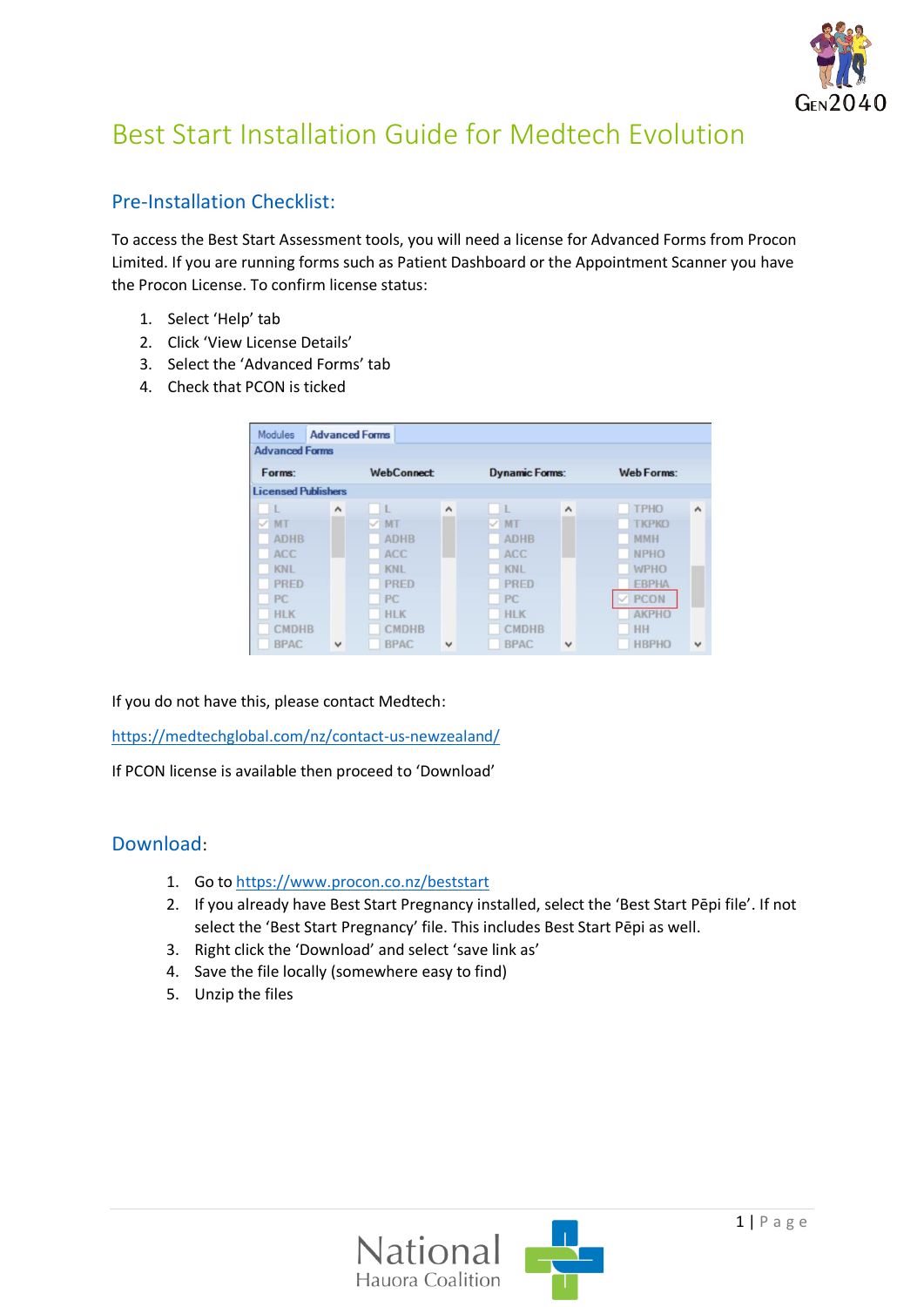## Import the PRGS Screening Terms:

There is a new screening term used to record whether the patient is currently pregnant and if so, their date of LMP and EDD. If you already have PRGS screening term installed, or you have Best Start Pregnancy installed then skip this step.

- 1. Click Setup
- 2. Click Recall/Screening
- 3. Click Screening Terms
- 4. Select the Actions drop down and select import disc
- 5. Located the file 'PRGS Pregnancy Status.mtd within the extracted files and then select open
- 6. The message will come up "Screening retrieved from disc"
- 7. Click 'Ok'

#### Import the ZDEP Screening Terms:

There is a new screening term used to record the PHQ2 answers. If you already have the 'ZDEP' screening term installed or have Best Start Pregnancy Installed (or another screening term to record the PHQ2 outcome) you can skip this step.

- 1. Click Setup
- 2. Click Recall/Screening
- 3. Click Screening Terms
- 4. Select the Actions drop down and select import disc
- 5. Located the file 'ZDEP PHQ2 Screening.mtd' within the extracted files and then select open
- 6. The message will come up "Screening retrieved from disc"
- 7. Click 'Ok'

#### Import the new advanced form:

- 1. Select 'File' tab
- 2. Select 'Options'
- 3. Select 'Advanced Forms' then 'Advanced forms manager'
- 4. Select the 'Action' drop down and select 'Import form'

## Check the Concepts:

The form relies on a few concepts being correctly mapped, users should check that the following concepts are mapped to the screening terms that you use at your practice.

- 1.Click on Setup
- 2. Click on Advanced Forms
- 3. Click Concept Map
- 4. Change the publisher to 'Procon Limited'
- 5. Check the following concepts are mapped to the screening term used to record